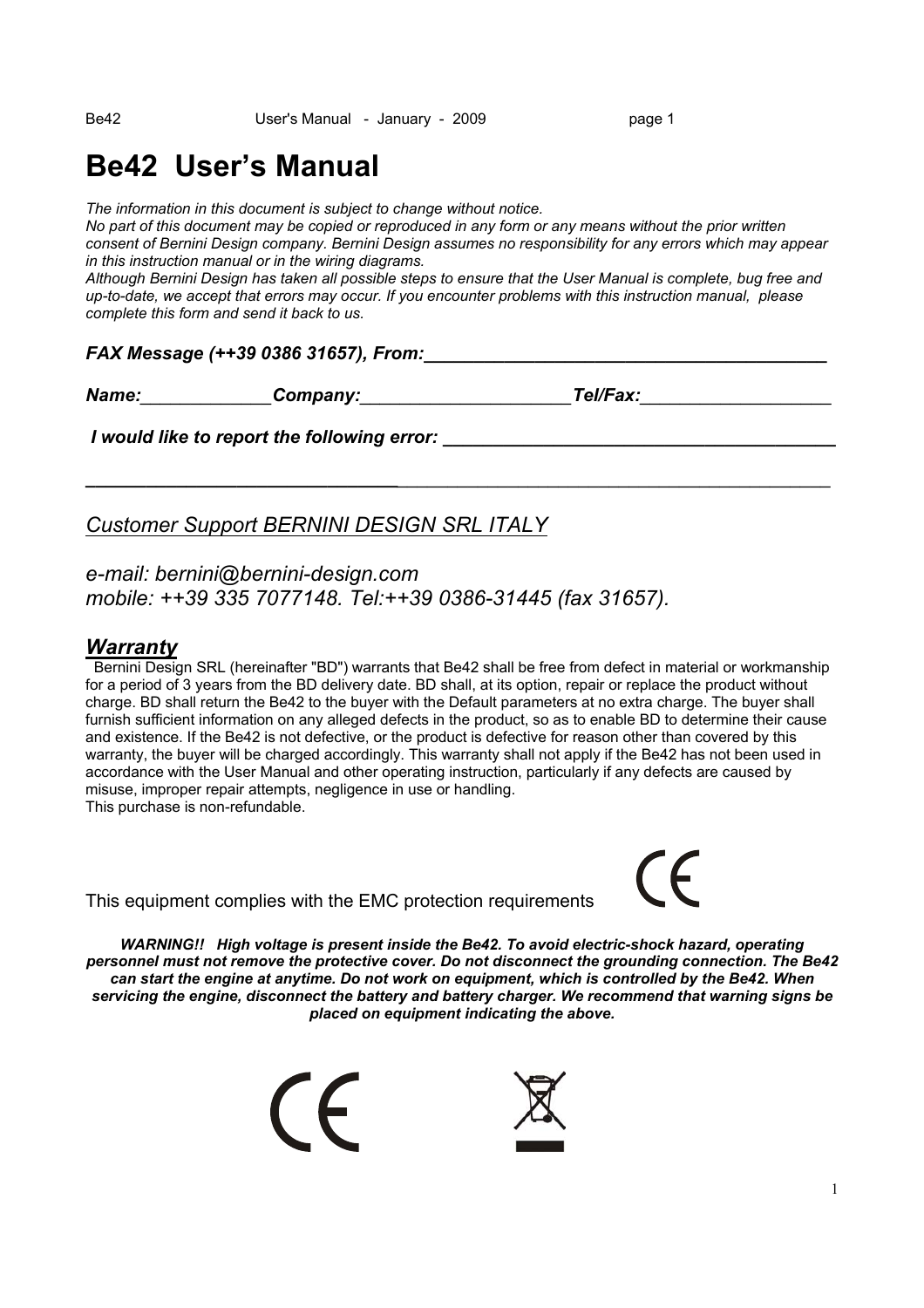# *Alphabetic index of the sections (see also alphabetic index on page 3)*

| Alternator Failure E04  7.02B [P.15]                 | Messages (Display)4.0             |
|------------------------------------------------------|-----------------------------------|
| Alarms4.10, 8.0                                      |                                   |
| Alarm output control 7.09, [39]                      |                                   |
| Alarm inputs7.06, 8.0                                | Oil pressure 7.03B [P.29]         |
| Automatic  2.3                                       | Operating modes2.0                |
|                                                      | Overload4.10 [Er.05]              |
| Battery, Alarms4.10 [Er.13]                          | Overload (external) 7.07 [20][21] |
| Belt break  4.10 [Er.02]                             | Over Frequency4.10 [Er.01]        |
|                                                      | Over Voltage HI-U4.10 [HI-U]      |
| Choke, control  Table 7.03 [P.22]                    |                                   |
| Charger Alternator 11.0, 7.03 [P.26]                 | Parameters7.0                     |
| Contactor2.21                                        | Parameters reading 6.0            |
|                                                      | Periodic test7.05A [P.41][P.42]   |
|                                                      | Pre Glow7.03[P.22]                |
| Display3.0                                           | Push buttons 2.0, 2.2             |
| Display Messages  4.10, 4.20                         |                                   |
|                                                      | Rest time7.03A [P.21]             |
| Er.0 Error codes 4.10                                | Rent Programming7.05B [P.47]      |
| [FAIL] Memory error4.10 [FAIL]                       |                                   |
| Emergency input  4.10[Er.08]                         |                                   |
|                                                      | Settings (Parameters)7.0          |
| Fail to Start4.10[Er.11]                             |                                   |
| Fail to Stop 4.10[Er.07]                             | Start Attempts 7.03B [P.31]       |
| Front Panel 1.0 Figure 1                             | Starting Failure4.10 [Er.11]      |
| Frequency  7.02A [P.11][P.12]                        | Stop, Stop solenoid 7.03A [P.25]  |
| Fuel Level  7.04 [P.36 - - 38]                       |                                   |
|                                                      | Temperature 7.03B [P.30]          |
| Generator Voltage  7.02 [P.9] [P.10]                 | Test, Remote Test7.07 [10] [11]   |
| Generator Frequency 7.02 [P.11] [P.12]               | Test operating mode2.4            |
| Generator Failure E04  7.02B [P.15]                  | Transformer, Current7.02B [P.18]  |
| Glow Plugs7.03 [P.22]                                |                                   |
|                                                      | Under Voltage Lo-U 7.02A [P.09]   |
| Hi-U, Over Voltage7.02A [P.10]                       | Under Frequency7.02A [P.11]       |
| Hour Counter3.0                                      |                                   |
|                                                      | Voltage measurements3.0           |
| LED, LEDs 5.0                                        |                                   |
|                                                      | Warm-Up time7.03A [P.23]          |
| Lamp Test5.1<br>Lo-U, Under Voltage7.02A [P.09]      |                                   |
| Lock, Remote Lock E034.10                            |                                   |
|                                                      |                                   |
| Low Battery voltage  4.10, [Er.13]                   |                                   |
|                                                      |                                   |
| Mains Failure7.01A [P.01]                            |                                   |
| Mains Restore7.01B [P.02]                            |                                   |
| <b>Mains Simulation7.07 [15]</b><br>Measurements 3.0 |                                   |
|                                                      |                                   |
|                                                      |                                   |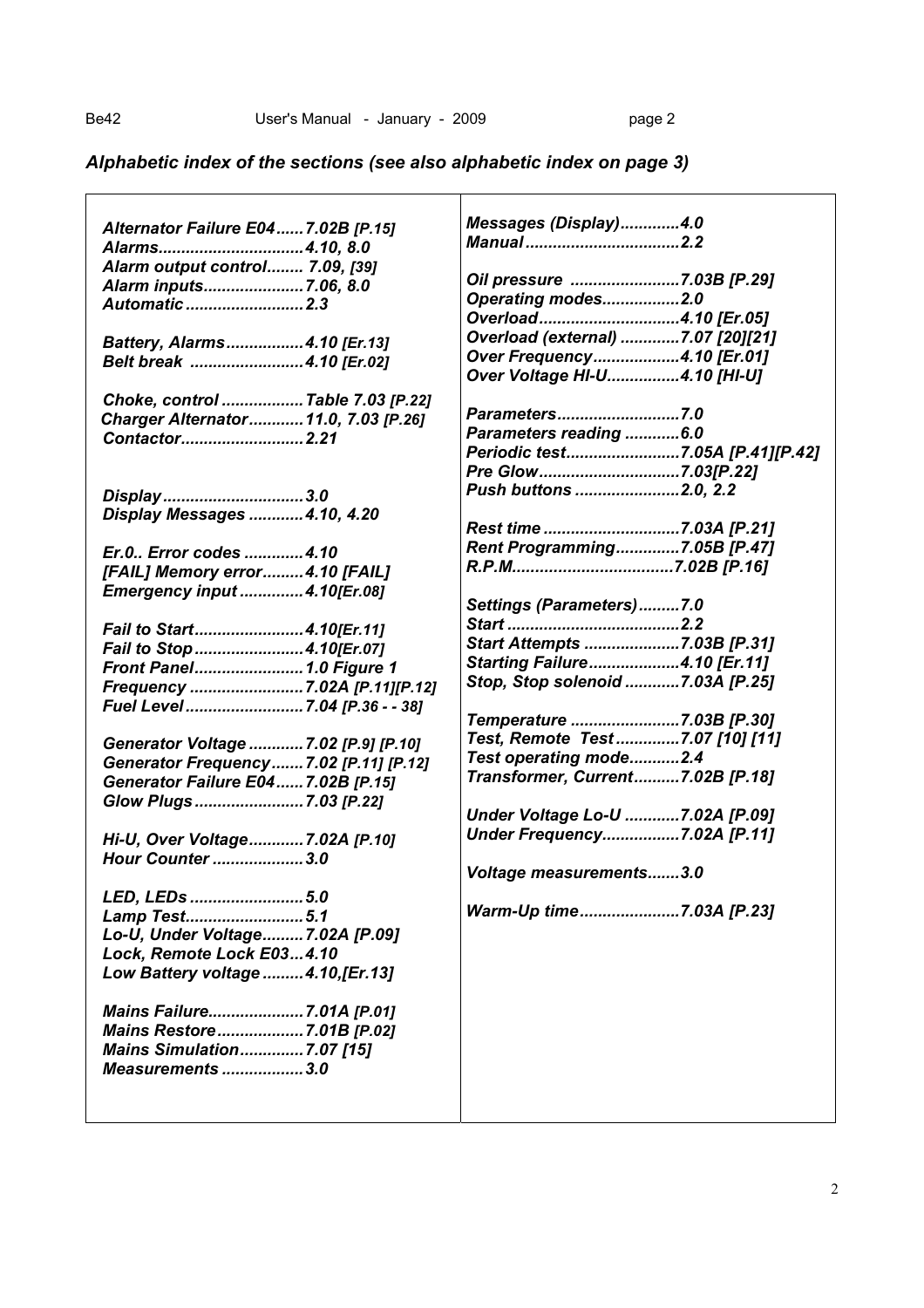# *Be42 OEM's Manual - Contents*

| 2.0 Operating Mode selection  page 4        |  |
|---------------------------------------------|--|
|                                             |  |
|                                             |  |
|                                             |  |
|                                             |  |
| 2.5 PROGRAM operating mode  page 6          |  |
|                                             |  |
|                                             |  |
|                                             |  |
|                                             |  |
|                                             |  |
|                                             |  |
| Table 7.01A-B Mains Failure Control page 10 |  |
| Table 7.02A-B Generator Parameters  page 11 |  |
| Table 7.03A-B Engine Parameters  page 11-12 |  |
|                                             |  |
|                                             |  |
|                                             |  |
|                                             |  |
| Table 7.08 Programmable Outputs  page 15    |  |
| Table 7.09 Outputs Options list  page 14    |  |
| Table 7.10 Oil Pressure Sensor  page 15     |  |
|                                             |  |
|                                             |  |
| 8.0 Alarms, Warnings & Shutdowns page 15    |  |
|                                             |  |
| 10.0 Panel & Genset builder notes page 16   |  |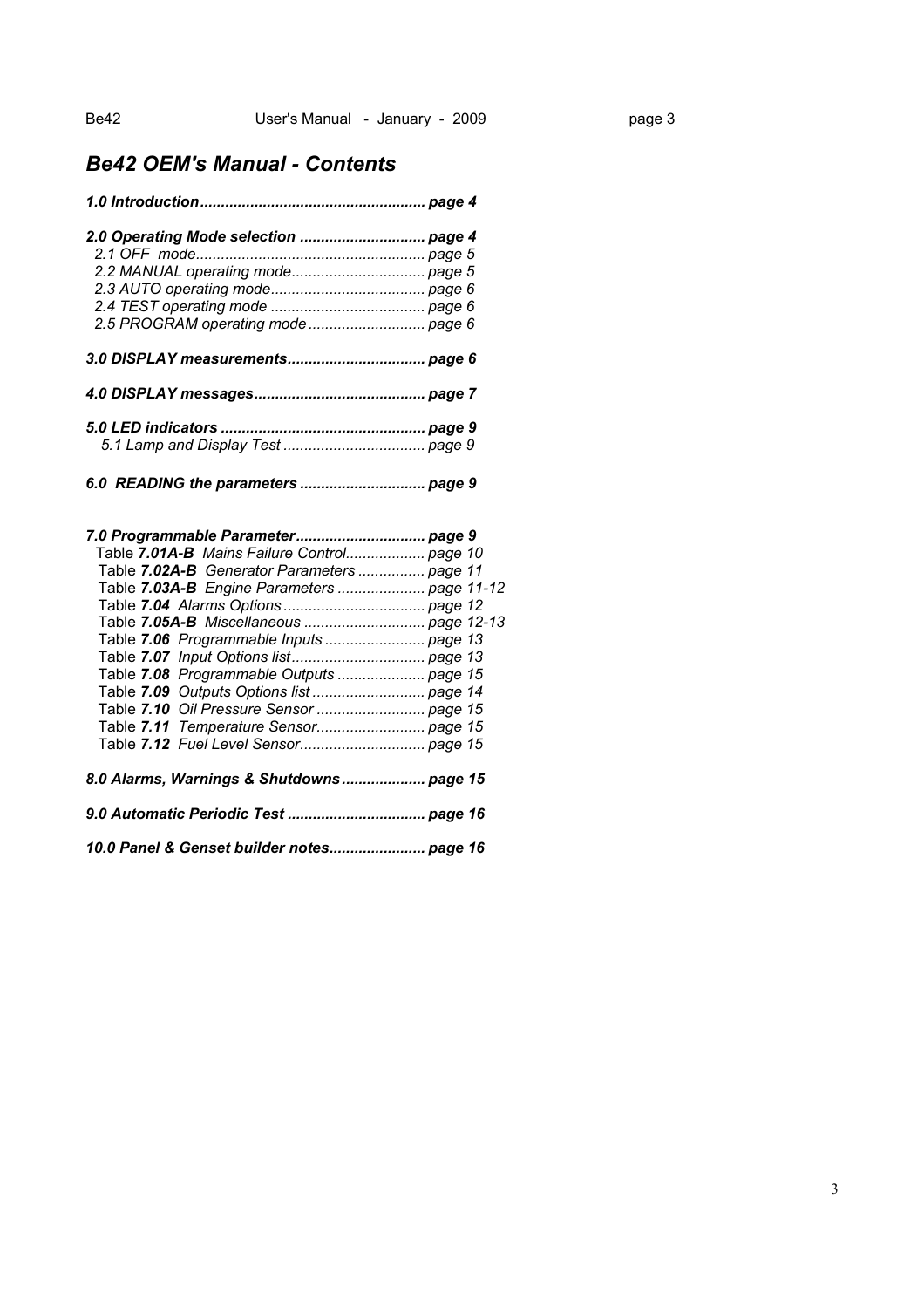#### **Section 1.0 Introduction**

 The Be42 integrates a 3-Phase Automatic Transfer Switch controller (A.T.S.) and a Generating Set controller. The Be42 provides visual indication by means of LEDs and Display for Fuel Level, Engine & Electrical parameters, Alarms and Status of the contactors. It features 7 Operating modes and provides a RS485 interface for remote control & monitoring. The version Be42-N does not indicate Oil pressure / Temperature and Fuel Level. Specifications or notes about BE42-N will be indicated with the notation '(\*\*)'. Figure 1 presents the panel layout.

Figure 1: Front Panel layout



#### **Section 2.0 Operating Mode selection**

The operating modes are selected by pushbuttons and indicated by means of green LEDs:



Every time the power supply is switched on, the Be42 returns to the "AUTO" operating mode, if the BE42 was in TEST or AUTO prior to power down. In the other cases, the Be42 will enter the OFF mode. The following table indicates the operating modes.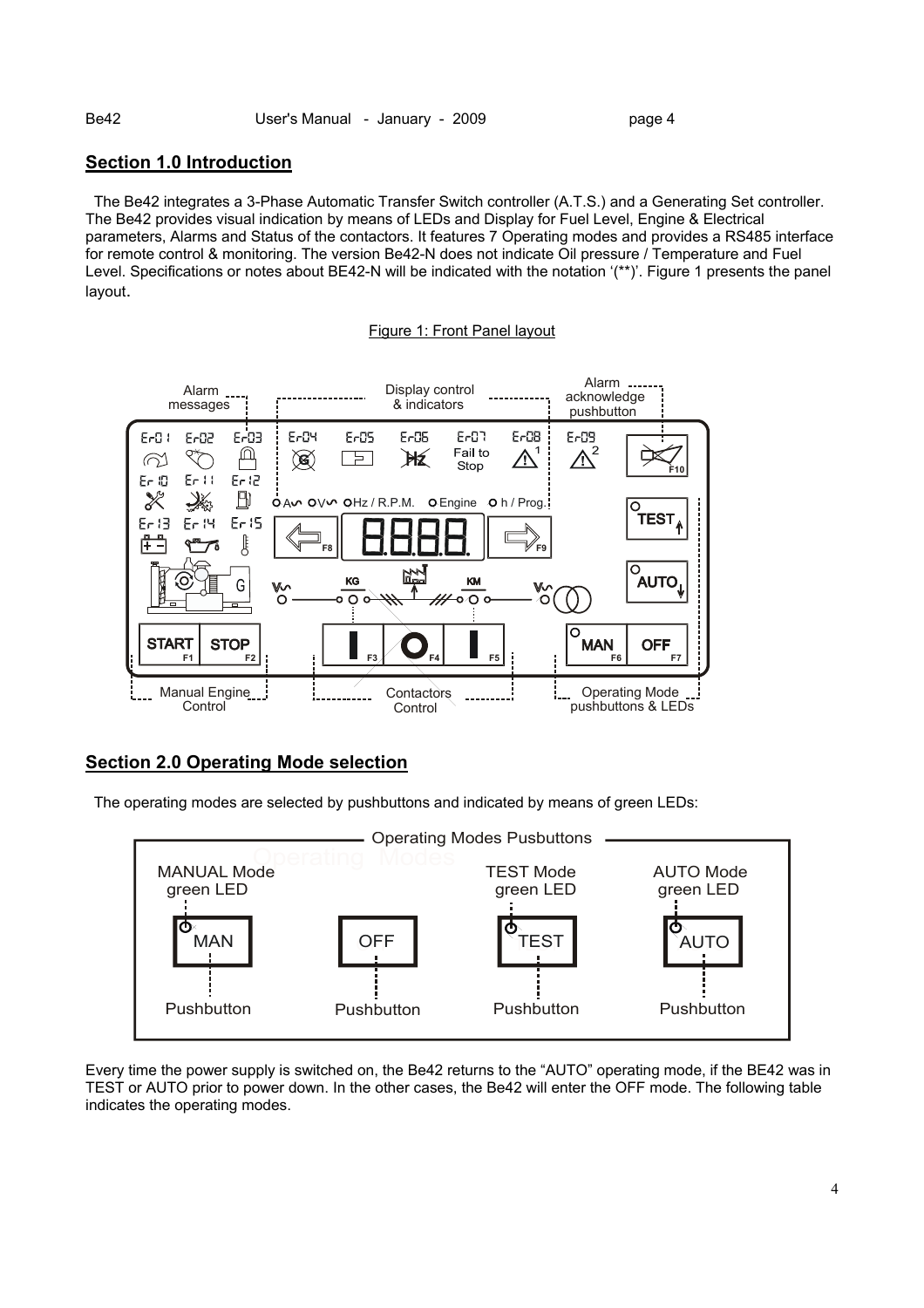#### **2.1 OFF mode**

 Push the [OFF] pushbutton to enter this operating mode. OFF mode clears the fault alarms and allows you to read the parameters (section 6.0). The Display and LEDs are turned off and a dot on the display will blink slowly. Push one of the pushbuttons on the front panel to energize the display.

#### **2.2 MANUAL operating mode**

The MANUAL operating mode allows you to manually control the Engine and Contactors.



2.21 Manual Control of the LOAD To control the contactors follow the instructions:





*LINE VOLTAGE IS EXPOSED WITHIN THE Be42, THE LOAD OR ANCILLARY CIRCUITRY EVEN WHEN THE GREEN LEDs ARE TOTALLY OFF*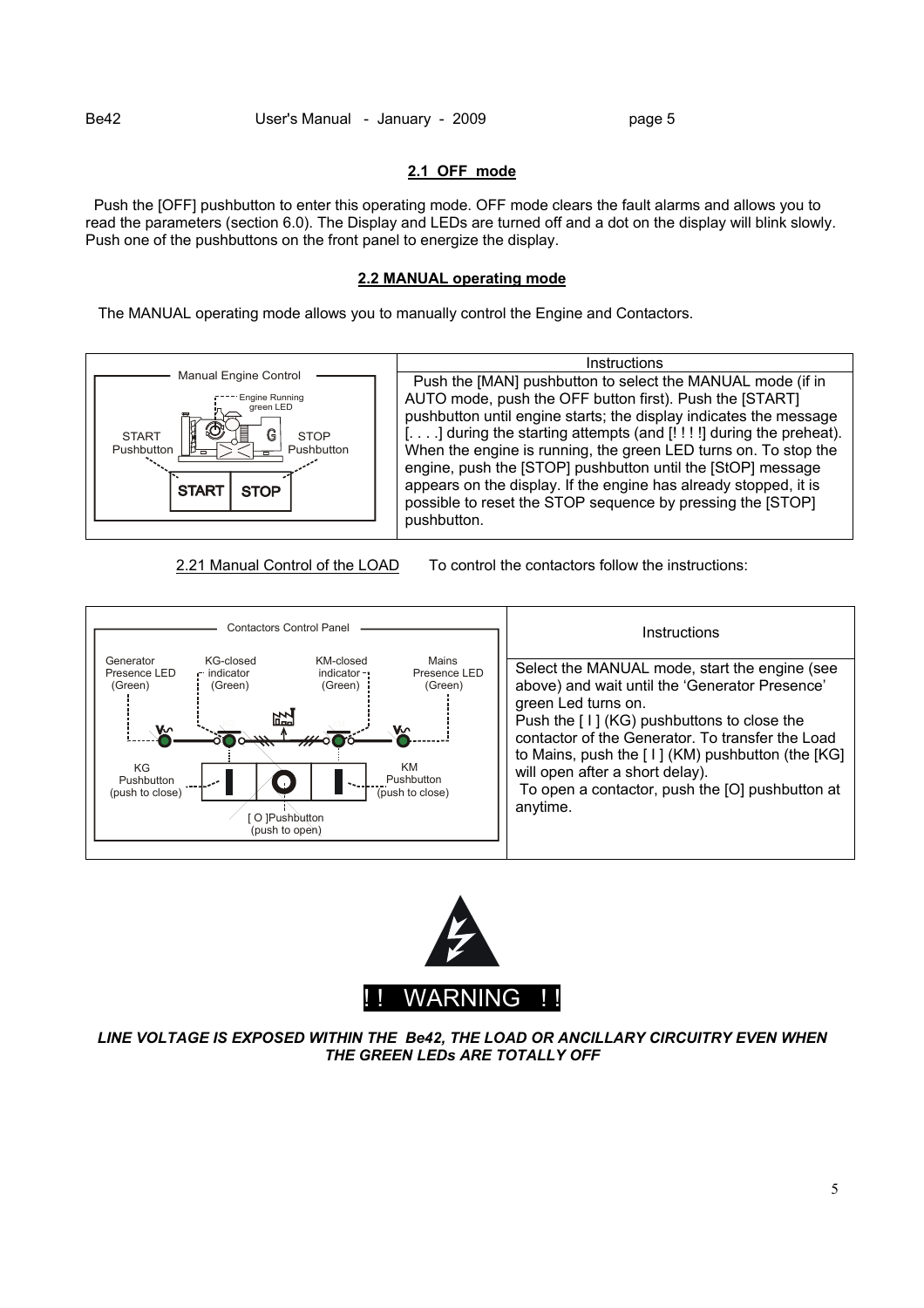#### **2.3 AUTO operating mode**

 Push the [AUTO] pushbutton until the green LED will illuminate. The engine starts when the Be42 detects a Mains failure. The contactor of the MAINS (KM) opens after a delay. After the warm-up time, if the Voltage and Frequency are within the settings, the contactor of the Generator (KG) will close. If the Mains restores, the KG will open. The KM will close after a programmable changeover timing. The Engine will stop after a cooling down time. If the engine shuts down, the KM will close only if the Mains is within the programmed settings. In AUTO operating mode, the Be42 will periodically test the engine if the parameters [P.41] and [P.42] have been programmed (see section 6.0). During this test, the green LED of the AUTO operating mode will continue to blink. In AUTO operating mode, the Be42 can start and stop the engine according to programmable inputs (ask to your Panel manufacturer).

#### **2.4 TEST operating mode**

 Push the [TEST] pushbutton until the green LED will illuminate.The Be42 starts the engine and transfers the load to the Generator if the [P.17] is [on]. To stop the engine, select the AUTO operating mode (if the Mains is present) or select the OFF mode. If you push the [STOP] pushbutton when the Be42 is in AUTO or TEST, the [Er.09] will energize. To clear the alarm, select the OFF mode (section 8.0).

#### **Section 3.0 Display measurements**

The Be42 features a 4 Digit display, two pushbuttons and 5 yellow Leds as indicated below.



 Use [←F8] and [F9→] to select a menu. Use [ACK-F10] (see the layout in section 1.0) to display the name of the parameter. The OFF mode shuts down the display and turns on the dot on the right side of it. Push a button to turn on the panel. The following table lists the functions of the display.

| <b>Display Function</b>                                                                                                    | Display indications (*)                                           | Pushbutton(s)                             |             | Menu & Led indicator |
|----------------------------------------------------------------------------------------------------------------------------|-------------------------------------------------------------------|-------------------------------------------|-------------|----------------------|
| Current of the Generator                                                                                                   | <b>TXXXX1</b><br>Ampere                                           | $[-F8]$ or $[F9 \rightarrow]$             | Aac         | Yellow               |
| $(0 \text{ up to } 2000 \text{A})$                                                                                         | [A -G]                                                            | [ACK-F10]                                 | menu        |                      |
| Voltage of the Generator<br>(60V up to 998V)                                                                               | <b>[GXXX]</b> Volt L1-L2                                          | [ $\leftarrow$ F8] or [F9 $\rightarrow$ ] | Vac<br>menu | Yellow               |
|                                                                                                                            | $[U - G]$                                                         | [ACK-F10]                                 |             |                      |
| Voltage of the Mains<br>$(60V \text{ up to } 998V)$ . If the<br>Mains is simulated, see<br>otion $[15]$ in table 7.07, the | [nXXX] $(VL1-2)$<br>$[-XXX]$ (V L2-3)<br>$\mathbf{XXX}$ ] (L1-L3) | [ $\leftarrow$ F8] or [F9 $\rightarrow$ ] |             |                      |
| display will show the<br>message [U-on]                                                                                    | [U -on]                                                           | [ACK-F10]                                 |             |                      |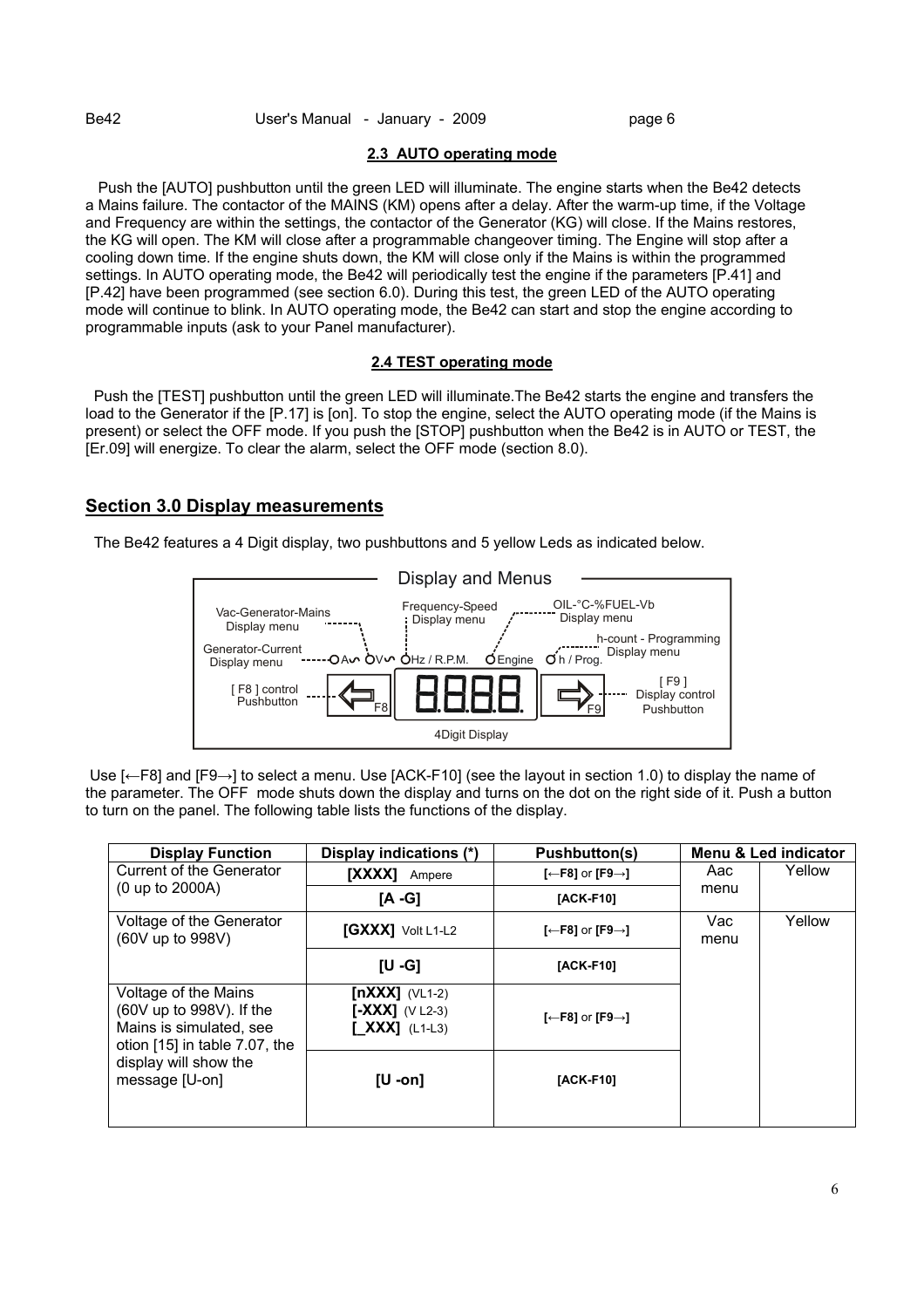| <b>Display Function</b>                              | Display indications (*) | <b>Pushbutton(s)</b>          | Menu & Led indicator |                    |  |
|------------------------------------------------------|-------------------------|-------------------------------|----------------------|--------------------|--|
| <b>Generator Frequency</b><br>(20Hz up to 70Hz)      | $[GXXX]$ Hz             | $[-F8]$ or $[F9 \rightarrow]$ | Hz/RPM<br>menu       | Yellow             |  |
|                                                      | $[H - G]$               | $[ACK-F10]$                   |                      |                    |  |
| <b>Mains Frequency</b><br>(20Hz up to 70Hz)          | $[nXXX]$ Hz             | $[-F8]$ or $[F9 \rightarrow]$ |                      |                    |  |
|                                                      | $[H - n]$               | $[ACK-F10]$                   |                      |                    |  |
| Speed<br>(600RPM up to 4000RPM)                      | [XXXX] RPM              | $[-F8]$ or $[F9 \rightarrow]$ | Hz/RPM<br>menu       | Yellow<br>(blinks) |  |
|                                                      | [SPd]                   | [ACK-F10]                     |                      |                    |  |
| <b>Battery Voltage</b><br>$(5,5$ Vdc up to $36$ Vdc) | $[bXX.X]$ Vdc           | [←F8] or [F9→]                | Engine               | Yellow             |  |
|                                                      | [batt]                  | $[ACK-F10]$                   |                      |                    |  |
| Charger Voltage<br>$(3.0$ Vdc up to $36$ Vdc)        | $[cXX.X]$ Vdc           | [←F8] or [F9→]                |                      |                    |  |
|                                                      | [Char.]                 | [ACK-F10]                     |                      |                    |  |
| Oil Pressure 0.0-20.0 Bar                            | [PXX.X] Bar             | $[-F8]$ or $[F9 \rightarrow]$ |                      |                    |  |
| $NOTE$ (**)                                          | [bar]                   | [ACK]                         |                      |                    |  |
| Temperature 0°-250 °C                                | $\overline{[XXX]}\circ$ | $[-F8]$ or $[F9 \rightarrow]$ |                      |                    |  |
| $NOTE$ (**)                                          | [°C]                    | [ACK]                         |                      |                    |  |
| Fuel Level % 0% - 99%                                | [F XX] $%$              | $[-F8]$ or $[F9 \rightarrow]$ |                      |                    |  |
| $NOTE$ (**)                                          | [FUEL]                  | [ACK-F10]                     |                      |                    |  |
| Hours-count<br>(0 up to 9999h)                       | $[XXX]$ h               | [←F8] or [F9→]                |                      | Yellow             |  |
|                                                      |                         |                               | h/Prog               |                    |  |
|                                                      | [Hour]                  | [ACK-F10]                     | menu                 | Yellow<br>(blinks) |  |
| <b>OFF</b>                                           | J.                      | $[OFF-F7]$                    | <b>OFF</b>           | <b>OFF</b>         |  |

**(\*)NOTE: X indicates a numerical digit, if the measurement is out of range, the display will indicate [- - - -]** 

**(\*\*)NOTE: Be42-N will indicate always [- - - -] beacuse it does not interface with sensors.** 

#### **Section 4.0 Display messages**

 The Be42 shows alarms (table 4.10) and messages (table 4.20). The presence of alarms is indicated by the blinking message [ ALAr.]. Push the [→F9] pushbuttons to display the alarms one by one. Push the [←F8] pushbutton to display additional information (section 8.0).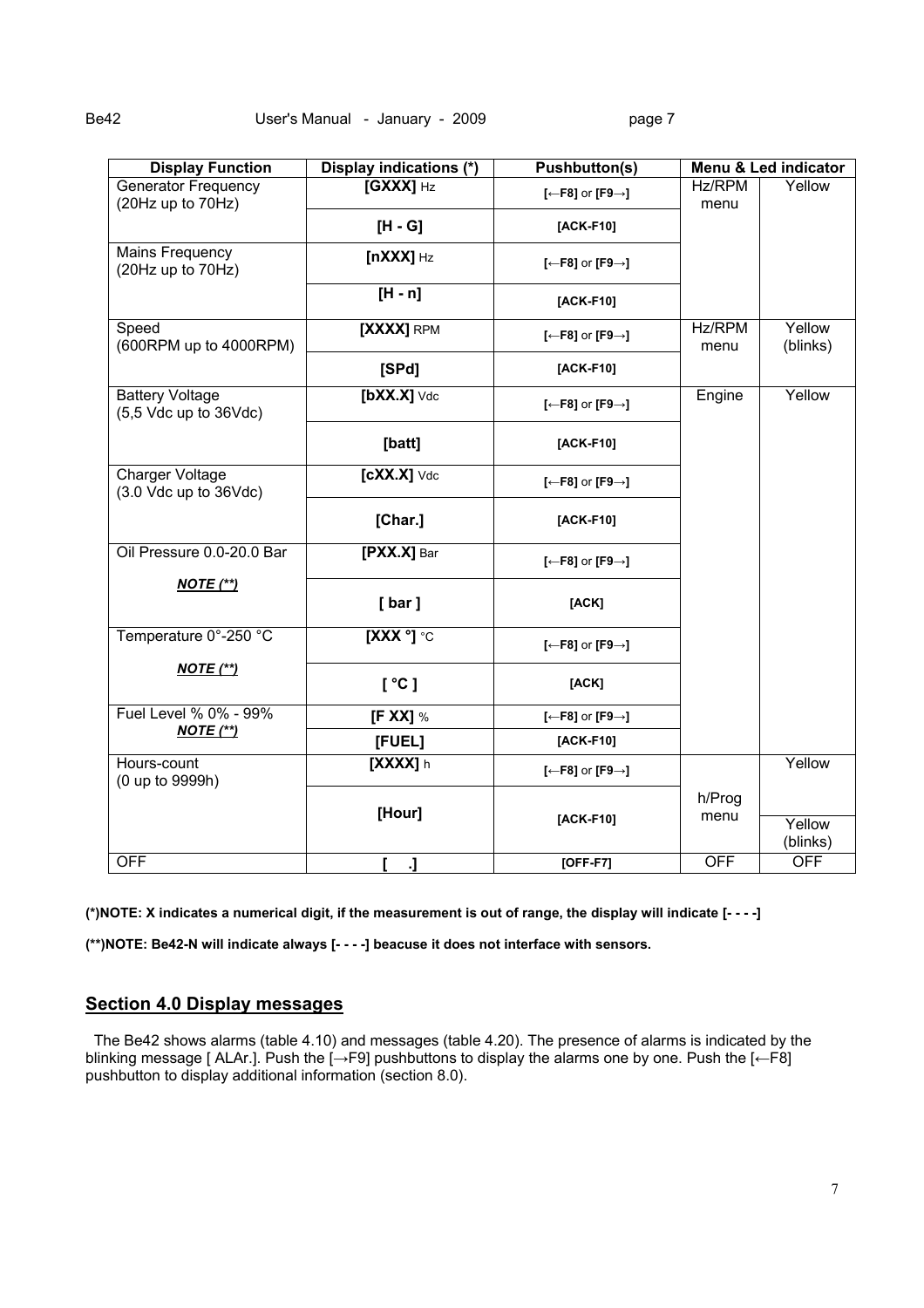#### **Table 4.10: Alarm messages**

*( !!! ) NOTE: consult always your supplier or the user manual of the engine. A short description of the alarms is indicated below.* 

| <b>Display</b> | <b>Description of the Alarm</b>                                                                     | <b>Display</b>       | <b>Description of the Alarm</b>                                                                                                                |
|----------------|-----------------------------------------------------------------------------------------------------|----------------------|------------------------------------------------------------------------------------------------------------------------------------------------|
| [Er.01]        | $($ $\circ \circ \circ$ )<br>Over Frequency Shutdown                                                | [Er. 14]             | Low Oil Pressure Shutdown<br>$($ !!! $)$                                                                                                       |
| [Er.02]        | $($ !!! $)$<br>Engine Belt Break Shutdown                                                           | [Er. 15]             | $($ !!! $)$<br>Temperature Switch Shutdown                                                                                                     |
| [Er.03]        | Remote LOCK Shutdown.                                                                               | $[Hi-C]$             | Over Current Shutdown or Warning (push<br>$\overline{ }$ 000<br>$[-F8]$ to display the value).                                                 |
| [Er.04]        | <b>Alternator Failure Shutdown</b><br>(III)                                                         | $[Hi-U]$             | Over Voltage / Under Voltage Shutdown                                                                                                          |
| [Er.05]        | (0, 0)<br>Overload Warning or Shutdown                                                              | $[Lo-U]$             | 000                                                                                                                                            |
|                |                                                                                                     | [InP.1]              | Input 1-2-3-4 Shutdown / Warning                                                                                                               |
| [Er.06]        | $($ $\circ \circ \circ$ )<br><b>Under Frequency Shutdown</b>                                        | [lnP.2]              | Normally these alarms protect your                                                                                                             |
| [Er.07]        | Fail To STOP Shutdown<br>(!!!)                                                                      | [lnP.3]              | Generator. Consult your supplier for further<br>details.                                                                                       |
| [Er.08]        | Emergency Shutdown. (Wait for the end<br>of the Emergency condition before starting<br>the engine). | [InP.4]              |                                                                                                                                                |
| [Er.09]        | Emergency Shutdown from the Front<br>Panel. (Cancel the Alarm and restart the<br>engine).           | $[-0 L]$ (**)        | Oil pressure warning or sensor failure. Push<br>$\left[-F8\right]$ to display the value.<br>$($ !!! $)$                                        |
| [Er.10]        | (!!!)<br>Maintenance SERVICE warning                                                                | $[\ -^{\circ}C](**)$ | Water temperature warning or sensor failure.<br>Push $\left(-F8\right)$ to display the value. $\left(\mathbf{III}\right)$                      |
| [Er.11]        | (!!!)<br>Fail To START Shutdown                                                                     | [FUEL]<br>(**)       | Fuel level warning (High or Low) or sensor<br>failure. Push $\left[-F8\right]$ to display the value. (Fill<br>the tank and restart the engine) |
| [Er.12]        | Low Fuel Shutdown (Fill the tank and<br>restart the engine)                                         | $[$ rEnt. $]$        | Push $[-F8]$ to display the remaining hours of<br>Rent contract.                                                                               |
| [Er. 13]       | <b>Battery Voltage Warning</b><br>$($ !!! $)$                                                       | [FAIL]               | There is an internal failure or memory error in<br>the BE42 controller<br>(!!!)                                                                |

#### *( °°° ) NOTE: verify if you are Overloading the Generator: consult an electrician.*

**(\*\*)NOTE: Be42-N will note indicate these messages; this controller does not interface with the Sensor.** 

#### *4.20 Operating messages*

| <b>Message</b> | <b>Description</b>                    | <b>Message</b>  | <b>Description</b>                  |
|----------------|---------------------------------------|-----------------|-------------------------------------|
| [rESt]         | The Be42 is counting the rest time    | [ProG]          | The Be42 is in program mode         |
|                | between the starting attempts         |                 |                                     |
| $[n-on]$       | MAINS Simulated. A programmable input | $[ -CAL]$       | The Be42 is in calibration mode     |
|                | simulates the presence of the Mains.  | 1. <sup>.</sup> | The Be42 is performing the start    |
| .              | The Be42 is performing the pre-glow   | [tEst]          | The Be42 is in Troubleshooting mode |
| [StoP]         | The Be42 is stopping the engine       | $\frac{1}{2}$   | The measurement is not available    |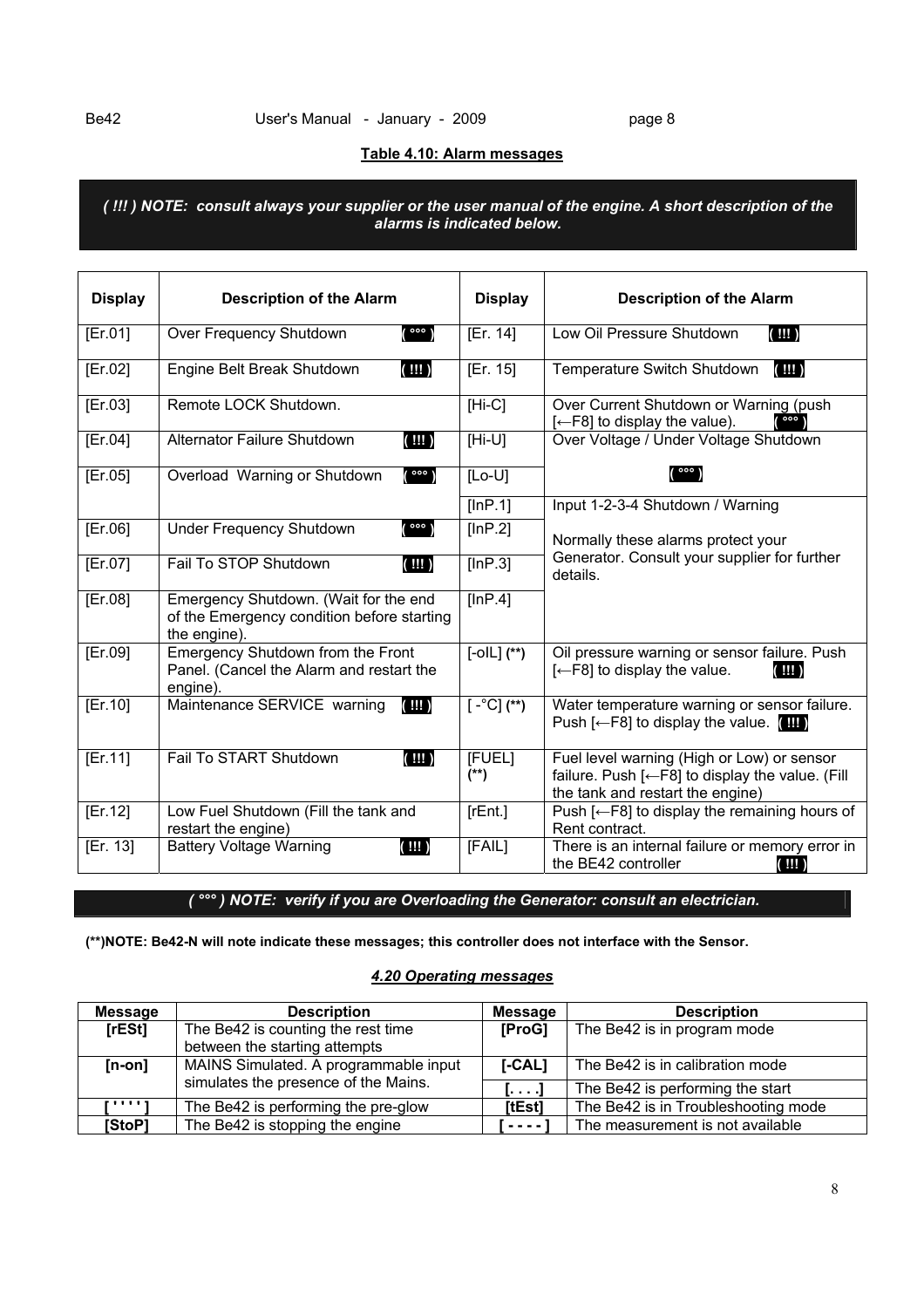#### Be42 **User's Manual - January - 2009 page 9 Section 5.0 LED indicators**

#### **5.1 Lamp and Display Test**

 To test the LEDs and DISPLAY push the [OFF] pushbutton; the display turns off. Push and hold the [←F8] and [F9→] pushbuttons simultaneously. The LEDs and DISPLAYs remain energised as long as the pushbuttons are pressed and held together.

#### **Section 6.0 Reading of the Parameters**

To read the setting of the parameters, follow the instructions:

**1) -** Press the [OFF] pushbutton until the LEDs and display turn OFF.

**2) -** Push the [←F8] or [F9→] pushbutton to select a parameter (section 7.0).

**3) -** Push [START-F1] to display the setting of the parameter (example: [P.10] = [450]; the Overvoltage limit is set to 450Volt).

**4) -** Push [STOP-F2] to display the setting of the sub-parameter (example: [P.10] = [2'']. The timing delay of Overvolatge is set to 2 seconds).

**5)** - Push the [←F8] or [F9→] pushbutton to select another parameter.

#### *NOTE: if the pushbuttons remain inoperative for more than 5 minutes, the Be42 enters the OFF mode.*

#### **Section 7.0 Programmable Parameters**

You are not allowed to program the controller. You can read the setting of the paramaters. If you need information contact the manufacturer of your panel. The parameters are divided into classes as indicated below. We recommend that you read the parameters and record the settings on this paper (use the **Setting** column). Allowed settings are indicated in the columns 'Min', 'Max' and 'Options'.

7.01A, B - Mains Failure Control 7.07 - Input Options List 7.02A, B - Generator Parameters 7.08 - Programmable Outputs 7.03A, B - Engine Parameters 7.09 - Output Options table 7.04 - Alarms Options 7.10 - Oil Pressure Sensor 7.05A, B - Miscellaneous 7.11 - Temperature Sensor 7.06 - Programmable Inputs 7.12 - Fuel level Sensor

|     | Table 7.01A - Mains Failure Control<br>Note: $[xx"]$ = seconds, $[xx']$ = minutes, $[xxh]$ = hours                                                                                                                                                                                                                        |         |     |        |  |  |
|-----|---------------------------------------------------------------------------------------------------------------------------------------------------------------------------------------------------------------------------------------------------------------------------------------------------------------------------|---------|-----|--------|--|--|
|     | Parameter Code & Description                                                                                                                                                                                                                                                                                              | Settino | Min | Max    |  |  |
| P.0 | Mains Contactor control (KM). If the Mains Failure persists for more than [P.0]<br>(seconds or minutes), the Mains contactor will open and the [P.1] timer will start to<br>count. The Mains contactor will close only after the [P.2] timing.                                                                            |         | 0   | 59mins |  |  |
| P.1 | Mains Failure time. After the [P.0] timing (see above), the engine will start if the<br>Mains Failure persists for the [P.1] time.                                                                                                                                                                                        |         | 0   | 23h    |  |  |
| P.2 | Mains Restore time. The Be42 transfers the Load to the Mains once the MAINS is<br>stable for at least [P.2] (seconds, minutes or hours). During [P.2], the engine will<br>continue to run ON-LOAD. After [P.2], the [P.24] timer will take place to run the engine<br>OFF-LOAD (the contactor of the generator will open) |         | 0   | 23h    |  |  |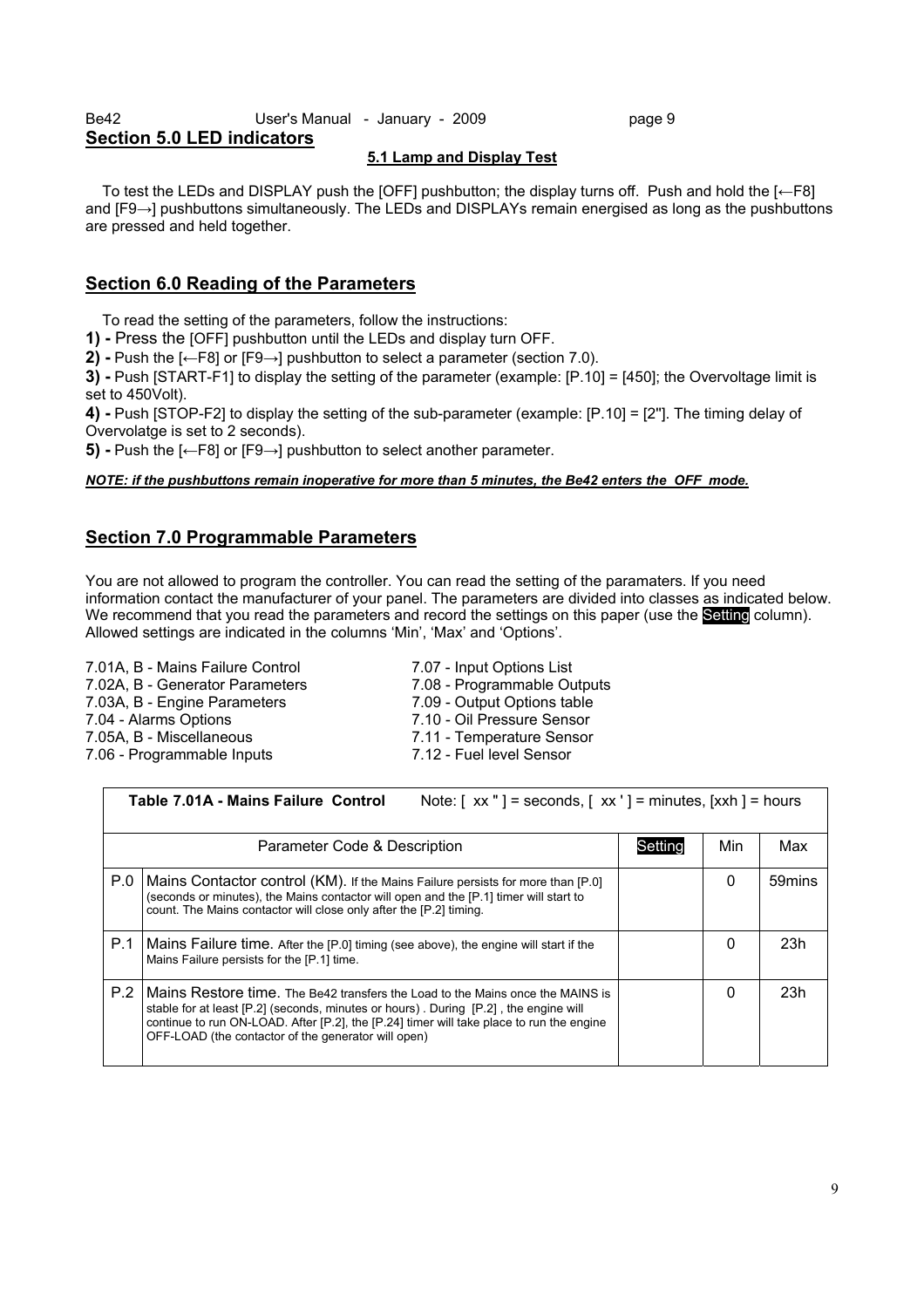|     | Table 7.01B - Mains Failure Control Note: [xx "] = seconds, [xx '] = minutes, [oFF] = disabled               |         |           |             |                    |  |
|-----|--------------------------------------------------------------------------------------------------------------|---------|-----------|-------------|--------------------|--|
|     | Parameter Code & Description                                                                                 | Setting | Min       | Max         | Options            |  |
| P.3 | Contactors changeover. This timing introduces a delay<br>between the switching of the contactors.            |         | 0.1secs   | $15.0$ secs |                    |  |
| P.4 | Under voltage limit. If the Phase-to-Phase voltage falls<br>under this limit, the [P.0] timer will energise. |         | 60V       | 998V        | [oFF]              |  |
| P.5 | Over voltage limit. If the Phase-to-Phase voltage rises<br>above the limit, the [P.0] timer will energise.   |         | 60V       | 998V        | [oFF]              |  |
| P.6 | Under Hz limit. If the Phase-to-Phase frequency falls<br>under the limit, the [P.0] timer will energise.     |         | $20.0$ Hz | 70.0Hz      | [oFF]              |  |
| P.7 | Over Hz limit. If the Phase-to-Phase frequency rises<br>above the limit, the [P.0] timer will energise.      |         | $20.0$ Hz | 70.0Hz      | [oFF]              |  |
| P.8 | Phase Selection. It allows a 3-Phase or Single Phase control                                                 |         |           |             | $[3-Ph]$<br>[Ph-n] |  |

|      | <b>Parameter Code &amp; Description</b> | Mode $(°)$     | Setting | Min    | <b>Max</b> | <b>Options</b> |
|------|-----------------------------------------|----------------|---------|--------|------------|----------------|
| P.9  | Under voltage                           | 1              |         | 60V    | 998V       | [oFF]          |
|      | Under voltage delay                     |                |         | 1sec   | 15secs     |                |
| P.10 | Over voltage                            | 2              |         | 60V    | 998V       | [oFF]          |
|      | Over voltage delay                      |                |         | 1sec   | 15secs     |                |
| P.11 | <b>Under Frequency</b>                  | 1              |         | 20.0Hz | 70.0Hz     | [oFF]          |
|      | Under Frequency delay                   |                |         | 1sec   | 15secs     |                |
| P.12 | Over Frequency                          | $\overline{2}$ |         | 20.0Hz | 70.0Hz     | [oFF]          |
|      | Over Frequency delay                    |                |         | 1sec   | 15secs     |                |
| P.13 | Warning current limit                   | 3              |         | 10A    | 2000A      | [oFF]          |
|      | Warning current delay                   |                |         | 1sec   | 15mins     |                |
| P.14 | Over current shut down                  | 1              |         | 10A    | 2000A      | [oFF]          |
|      | Over current shut down delay            |                |         | 1sec   | 15mins     |                |

( $^{\circ}$ ) Mode1: The engine shuts down,after a cooling down time ([P.24]). ( $^{\circ}$ ) Mode2: The engine shuts down without a cooling down time.  $(°)$  Mode3: The Be42 provides a warning if the parameters rises above the setting for the specified timing.

#### Table 7.02B - GENERATOR PARAMETERS Note: [ oFF ] = disabled, [ on ] = enabled

 $\sqrt{ }$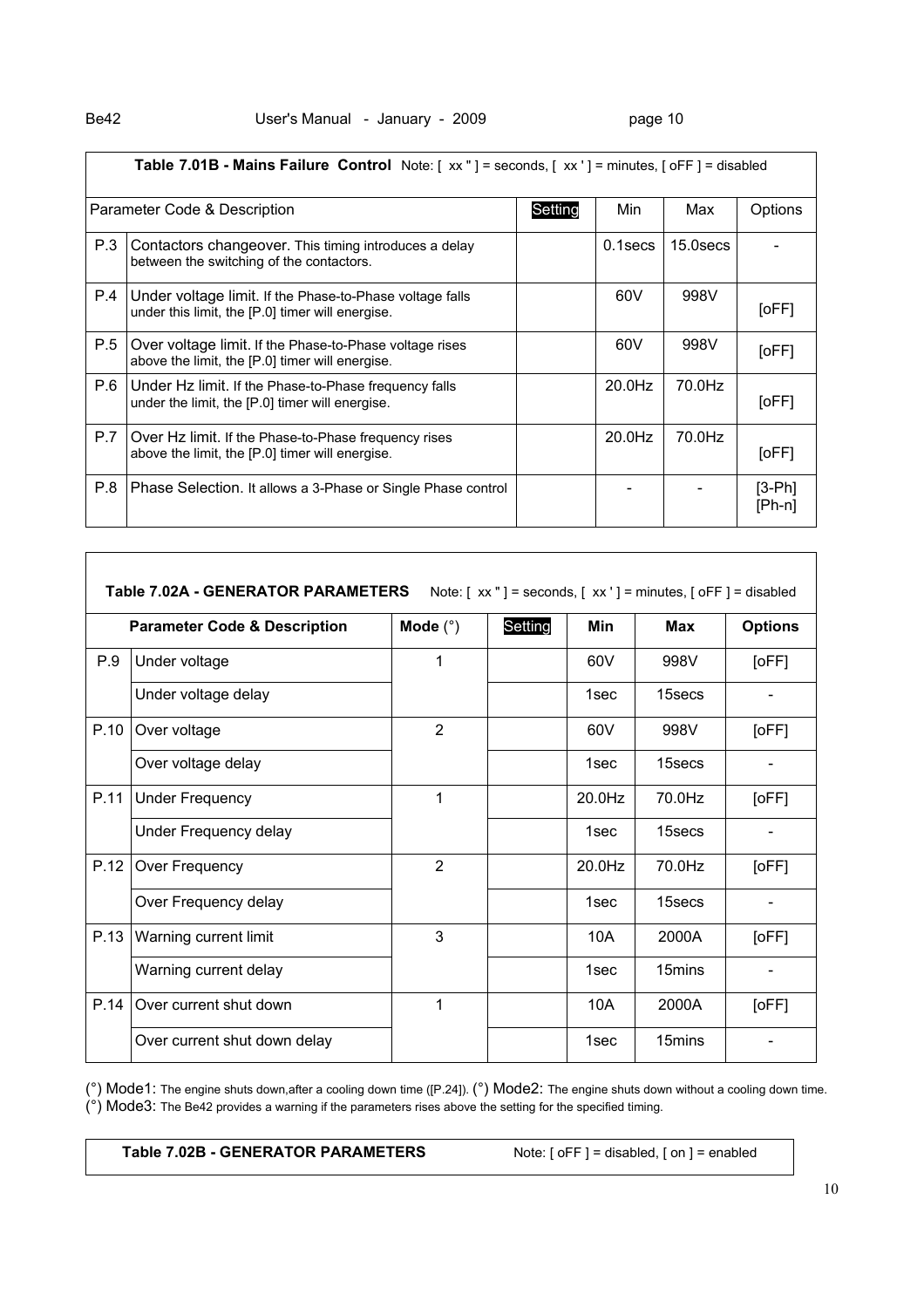| Be42 | User's Manual - January - 2009                                                                                                                                            |  |     | page 11 |                |
|------|---------------------------------------------------------------------------------------------------------------------------------------------------------------------------|--|-----|---------|----------------|
|      | <b>Parameter Code &amp; Description</b>                                                                                                                                   |  | Min | Max     | <b>Options</b> |
| P.15 | Alternator failure options. The alarm [E04] energises if the<br>voltage (or the frequency) is lower than the setting of P.9 (or<br>P11) for more than 150 seconds.        |  |     |         | [on]<br>[oFF]  |
| P.16 | Alternator number of Poles. Options [2] or [4] allow you to<br>display the engine speed.                                                                                  |  | 2   | 4       |                |
| P.17 | Generator Contactor Control. The option [off] inhibits the<br>transfer of the load to the generator in TEST operating mode<br>(or remote TEST) when the MAINS is present. |  |     |         | [on]<br>[oFF]  |
| P.18 | CT size (/5Aac).                                                                                                                                                          |  | 50A | 2000A   |                |

| Table 7.03A - ENGINE PARAMETERS Note: [xx "] = seconds, [xx '] = minutes, [oFF] = disabled |                                                                                                                                                                                                                     |           |                                   |            |                 |  |
|--------------------------------------------------------------------------------------------|---------------------------------------------------------------------------------------------------------------------------------------------------------------------------------------------------------------------|-----------|-----------------------------------|------------|-----------------|--|
|                                                                                            | <b>Parameter Code &amp; Description</b>                                                                                                                                                                             | Setting   | Min                               | <b>Max</b> | <b>Options</b>  |  |
| P.19                                                                                       | Crank delay                                                                                                                                                                                                         |           | $\mathbf 0$                       | 15secs     |                 |  |
| P.20                                                                                       | Crank time                                                                                                                                                                                                          |           | 1 sec                             | 15secs     |                 |  |
| P.21                                                                                       | Rest time                                                                                                                                                                                                           |           | 3secs                             | 15secs     |                 |  |
| P.22                                                                                       | Pre-glow time                                                                                                                                                                                                       |           | 1sec                              | 59mins     | $[$ oFF $]$     |  |
|                                                                                            | Modes (see below)                                                                                                                                                                                                   |           |                                   |            | $1 - 2 - 3 - 4$ |  |
|                                                                                            | <b>Starting Motor</b><br>$[$ P.20 $]$<br>Pre-glow mode 1<br>$[$ P.22 $]$<br>Pre-glow mode 2<br>Pre-glow mode 3<br>Pre-glow mode 4 (Choke)<br>$[$ P.22 ]<br>Crank termination (engine running detect) [ P.26]27]28 ] | $[$ P.21] | Total rest timing<br>$[$ P.22 $]$ |            |                 |  |
| P.23                                                                                       | Engine Warm up time                                                                                                                                                                                                 |           | 0                                 | 59mins     |                 |  |
| P.24                                                                                       | <b>Engine Cooling time</b>                                                                                                                                                                                          |           | 0                                 | 59mins     |                 |  |
| P.25                                                                                       | Stop Solenoid timing (Energized to stop)                                                                                                                                                                            |           | 1sec                              | 59mins     |                 |  |
| P.26                                                                                       | Crank termination setting (Charger Alternator)                                                                                                                                                                      |           | 3.0V                              | 30.0V      | [oFF]           |  |
|                                                                                            | Belt break setting (Charger Alternator)                                                                                                                                                                             |           | 3.0V                              | 30.0V      | [oFF]           |  |
| P.27                                                                                       | Crank termination setting (Generator Voltage)                                                                                                                                                                       |           | 60V                               | 998V       | [oFF]           |  |
| P.28                                                                                       | Crank termination (GeneratorFrequency)                                                                                                                                                                              |           | 20.0Hz                            | 70.0Hz     | [oFF]           |  |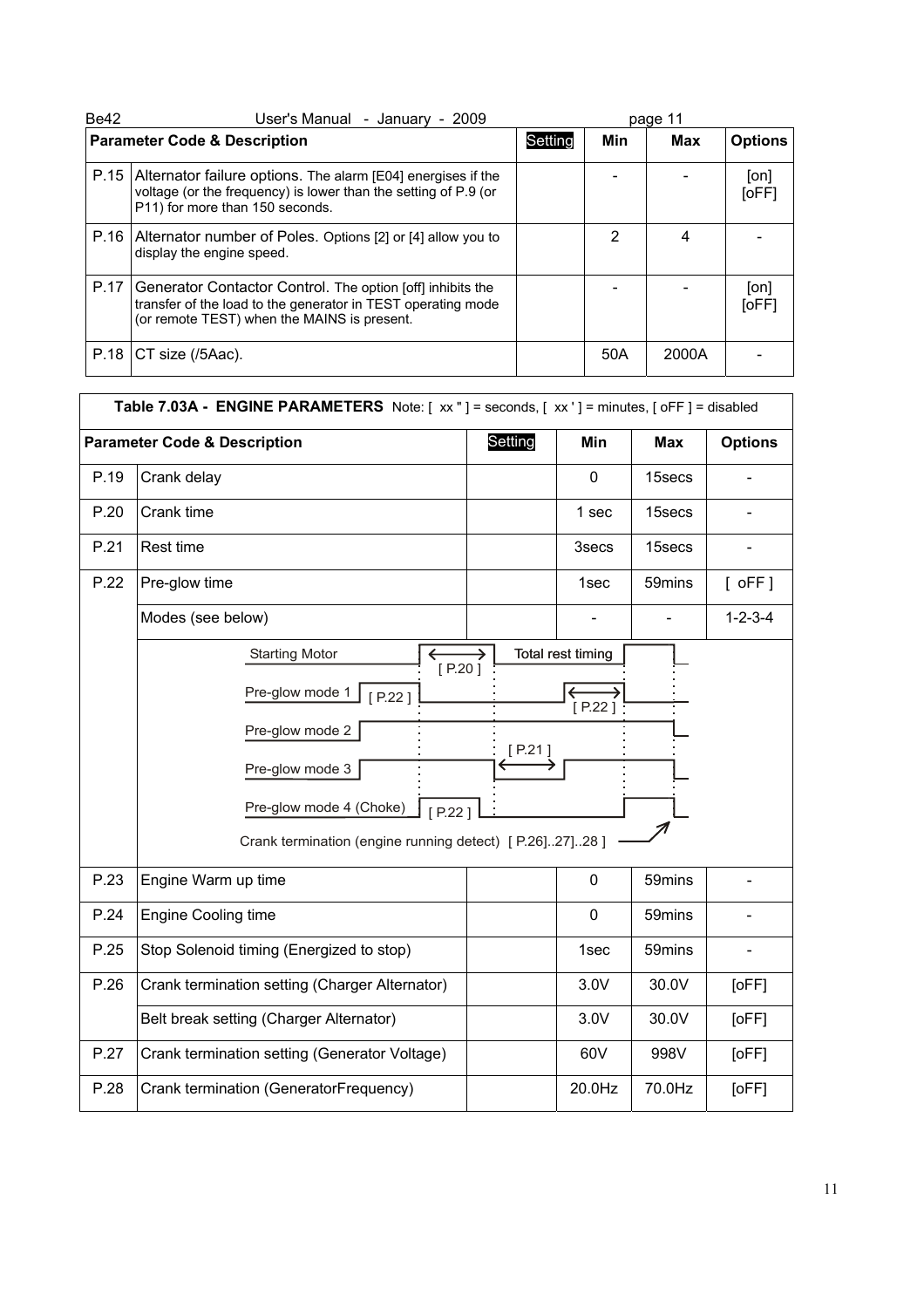| Be42 | User's Manual - January - 2009                                                             |         |                | page 12         |                |  |  |
|------|--------------------------------------------------------------------------------------------|---------|----------------|-----------------|----------------|--|--|
|      | Table 7.03B - ENGINE PARAMETERS Note: [xx "] = seconds, [xx '] = minutes, [oFF] = disabled |         |                |                 |                |  |  |
|      | <b>Parameter Code &amp; Description</b>                                                    | Setting | Min            | Max             | <b>Options</b> |  |  |
| P.29 | Low Oil pressure warning (**)                                                              |         | $0.1$ Bar      | 20.0 Bar        | [OFF]          |  |  |
| P.30 | High engine temperature warning (**)                                                       |         | $40^{\circ}$ C | $250^{\circ}$ C | [OFF]          |  |  |
| P.31 | Crank attempts (numbers)                                                                   |         | 3              | 15              |                |  |  |
| P.32 | Purge timing (for Gas fuelled engine)                                                      |         | 1sec           | 15secs          |                |  |  |

|      | Table 7.04 - ALARM OPTIONS Note: [xx"] = seconds, [xx'] = minutes, [oFF] = disabled |         |        |         |                |  |  |  |  |  |
|------|-------------------------------------------------------------------------------------|---------|--------|---------|----------------|--|--|--|--|--|
|      | <b>Parameter Code &amp; Description</b>                                             | Setting | Min    | Max     | <b>Options</b> |  |  |  |  |  |
| P.33 | Alarms bypass (for oil, temperature, auxiliary1-<br>$2-3-4$ alarms)                 |         | 2secs  | 90 secs |                |  |  |  |  |  |
| P.34 | Fail to stop alarm control ( $oFF =$ inhibited,<br>$on = enabled)$                  |         |        |         | [oFF]/[on]     |  |  |  |  |  |
| P.35 | Emergency contact type (Input #36)                                                  |         |        |         | [n.o. / n.c.]  |  |  |  |  |  |
| P.36 | No fuel in the tank delay                                                           |         | 15secs | 99mins  | [oFF]          |  |  |  |  |  |
| P.37 | Low fuel % limit<br>$^{(*)}$                                                        |         | $1\%$  | 99%     | [oFF]          |  |  |  |  |  |
| P.38 | High fuel % limit<br>$(**)$                                                         |         | $1\%$  | 99%     | [oFF]          |  |  |  |  |  |
| P.39 | Engine temperature contact type                                                     |         |        |         | [n.o. / n.c.]  |  |  |  |  |  |

#### **(\*\*) The controller BE42N will not allow you to modifify the [OFF] setting (it does not support sensors)**

|                                         | Table 7.05A - MISCELLANEOUS Note: [ xx " ] = seconds, [ xx ' ] = minutes, [ oFF ] = disabled |         |       |         |                |  |  |  |  |
|-----------------------------------------|----------------------------------------------------------------------------------------------|---------|-------|---------|----------------|--|--|--|--|
| <b>Parameter Code &amp; Description</b> |                                                                                              | Setting | Min   | Max     | <b>Options</b> |  |  |  |  |
| P.40                                    | EJP time                                                                                     |         | 1 sec | 99 mins |                |  |  |  |  |
| P.41                                    | Periodic Test interval                                                                       |         | 1 Day | 60 Days | [oFF]          |  |  |  |  |
| P.42                                    | Periodic Test duration                                                                       |         | 1 min | 99 mins |                |  |  |  |  |
| P.43                                    | Test timeout ([OFF= no timeout)                                                              |         | 1 min | 99 mins | [oFF]          |  |  |  |  |
| P.44                                    | Maintenance SERVICE 1                                                                        |         | 1h    | 9999h   | [oFF]          |  |  |  |  |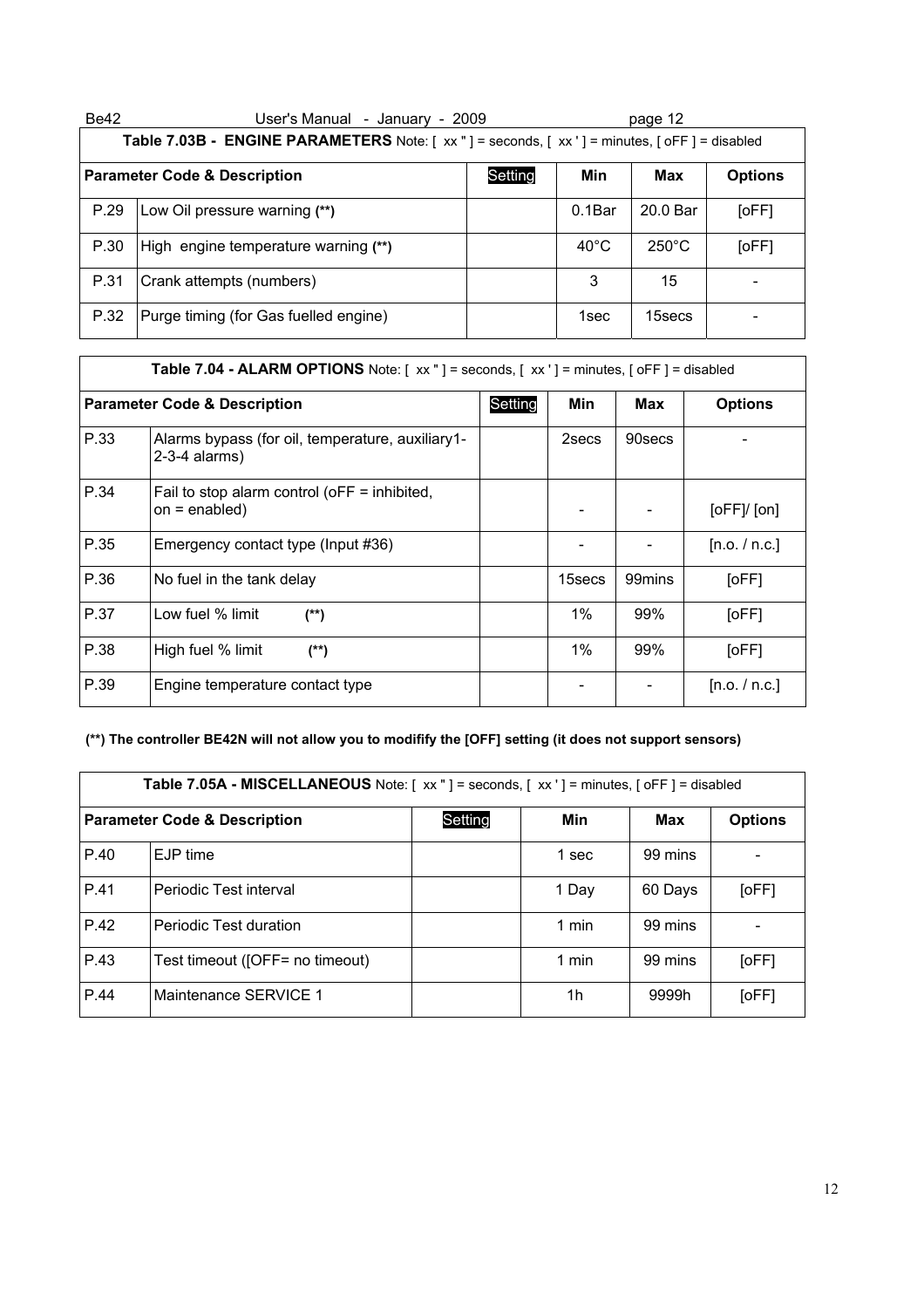### Be42 **User's Manual - January - 2009** Page 13

|      | Table 7.05B - MISCELLANEOUS Note: [xx "] = seconds, [xx '] = minutes, [oFF] = disabled                                                                                             |         |       |                                                       |                |  |  |  |  |  |
|------|------------------------------------------------------------------------------------------------------------------------------------------------------------------------------------|---------|-------|-------------------------------------------------------|----------------|--|--|--|--|--|
|      | <b>Parameter Code &amp; Description</b>                                                                                                                                            | Setting | Min   | Max                                                   | <b>Options</b> |  |  |  |  |  |
| P.45 | Maintenance SERVICE 2                                                                                                                                                              |         | 1h    | 9999h                                                 | [OFF]          |  |  |  |  |  |
| P.46 | Maintenance SERVICE 3                                                                                                                                                              |         | 1h    | 9999h                                                 | [OFF]          |  |  |  |  |  |
| P.47 | <b>Rent Contract Setting</b>                                                                                                                                                       |         | 1h    | 9999h                                                 | [oFF]          |  |  |  |  |  |
| P.48 | NFPA - 110 Level 1&2                                                                                                                                                               |         |       |                                                       | [on]/[oFF]     |  |  |  |  |  |
| P.49 | RS485 Node Address                                                                                                                                                                 |         | 1     | 127                                                   |                |  |  |  |  |  |
| P.50 | Horn timeout (see section 8.0)                                                                                                                                                     |         | 5secs | 15mins                                                | [oFF]          |  |  |  |  |  |
| P.51 | Hour Counter set (over 9999, a dot<br>will appear to indicate a value<br>multiplied by10. Example 3250. will<br>indicate 32500 hours. In this case the<br>relosultion is 10 hours) |         | 0h    | 50.000<br>(the<br>display will<br>indicate<br>[5000.] | [OFF]          |  |  |  |  |  |

| Table 7.06 - Programmable inputs (see options list in table 7.07) |                             |                  |         |           |                |                   |         |  |  |
|-------------------------------------------------------------------|-----------------------------|------------------|---------|-----------|----------------|-------------------|---------|--|--|
| <b>Parameter</b>                                                  |                             | <b>Options</b>   | Setting | Parameter |                | <b>Options</b>    | Setting |  |  |
| [InP.1]                                                           | Input $1/Mode$ [n.o.][n.c.] |                  |         | [lnP.3]   | Input 3 / Mode | [n.o.] [n.c.]     |         |  |  |
| [lnP.2]                                                           | Input 2 /Mode               | $[n.o.$ $[n.c.]$ |         | [InP.4]   | Input 4 / Mode | $[n.o.$ $][n.c.]$ |         |  |  |

| Table 7.07 - Input Options List |                                                   |  |                |                                |  |  |  |  |
|---------------------------------|---------------------------------------------------|--|----------------|--------------------------------|--|--|--|--|
| Option                          |                                                   |  | Option         |                                |  |  |  |  |
| 0 <sub>1</sub>                  | Off: disables the input                           |  |                |                                |  |  |  |  |
| $^{\prime}$ 1 $^{\prime}$       | Immediate Stop                                    |  | 14 1           | Generator simulation ON        |  |  |  |  |
| 21                              | Bypass and Stop                                   |  | 15 1           | Mains Simultation ON           |  |  |  |  |
| $3^{\circ}$                     | Cooling and Stop<br>Bypass+Cooling and Stop<br>41 |  | 16 1           | Front panel LEDs test          |  |  |  |  |
|                                 |                                                   |  | 171            | Alarm acknowledge              |  |  |  |  |
| $5^{\circ}$                     | Warning only                                      |  | 181            | Display Right Pushbutton       |  |  |  |  |
| $6^{\circ}$                     | <b>Bypass and Warning</b>                         |  | 19 1           | <b>Display Left Pushbutton</b> |  |  |  |  |
| 7                               | Remote Manual Mode                                |  | $20^{\circ}$   | Overload Input Warning         |  |  |  |  |
| 8                               | Remote Auto Mode                                  |  | $21^{\degree}$ | Overload Input Shutdown        |  |  |  |  |
| $9^{\circ}$                     | Remote Off Mode                                   |  | <b>221</b>     | <b>KG Forced closed</b>        |  |  |  |  |
| 10 <sup>1</sup>                 | Remote Engine Test                                |  | 23 1           | KM Forced closed               |  |  |  |  |
| 11 I                            | <b>Remote Generator Test</b>                      |  | 24 1           | <b>KG LED Feedback</b>         |  |  |  |  |
| 12 1                            | Ejp function                                      |  | <b>251</b>     | <b>KM LED Feedback</b>         |  |  |  |  |
| 131                             | Remote LOCK                                       |  | <b>26</b> 1    | <b>Idle Engine</b>             |  |  |  |  |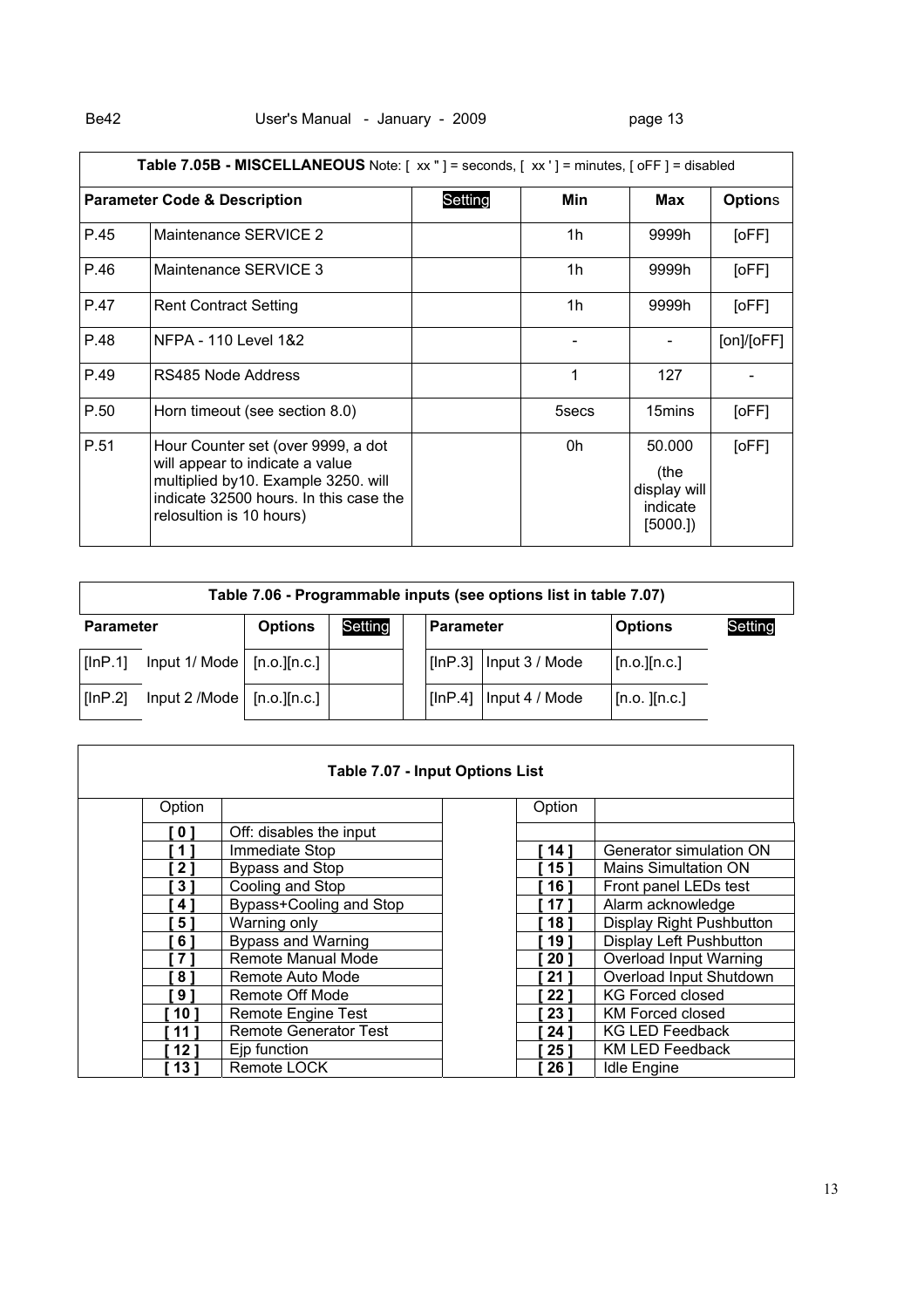| <b>Be42</b>                                                                                   | User's Manual - January - 2009 |  |         |                  | page 14 |                |  |  |  |
|-----------------------------------------------------------------------------------------------|--------------------------------|--|---------|------------------|---------|----------------|--|--|--|
|                                                                                               | 7.08 - Programmable Outputs    |  |         |                  |         |                |  |  |  |
| Setting<br><b>Parameter Code &amp; description</b><br><b>Parameter Code &amp; description</b> |                                |  |         |                  |         | <b>Options</b> |  |  |  |
| [Out.1]                                                                                       | Output 1                       |  |         | [Out.3] Output 3 |         | see 7.09       |  |  |  |
| [Out.2]                                                                                       | Output 2                       |  | [Out.4] | Output 4         |         | see 7.09       |  |  |  |

|                | Table 7.09 - Output Options Table         |                                 |                                              |  |  |  |  |  |
|----------------|-------------------------------------------|---------------------------------|----------------------------------------------|--|--|--|--|--|
|                | <b>Option &amp; description</b>           | <b>Option &amp; description</b> |                                              |  |  |  |  |  |
| 0 <sub>1</sub> | Output is disabled                        | [32]                            | Alarm form Input 2: Shutdown/Warning         |  |  |  |  |  |
| 1 ]            | <b>Under Frequency Shutdown</b>           | [33]                            | Alarm form Input 3: Shutdown/Warning         |  |  |  |  |  |
| 21             | Over Frequency Shutdown                   | [34]                            | Alarm form Input 4: Shutdown/Warning         |  |  |  |  |  |
| 31             | Over Current Shutdown                     | $[35]$                          | <b>Cumulative Oil Alarms</b>                 |  |  |  |  |  |
| 4              | <b>Over Current Warning</b>               | [36]                            | <b>Cumulative Temperature Alarms</b>         |  |  |  |  |  |
| 51             | Overload Warning or Shutdown              | [37]                            | <b>Cumulative Alternator Alarms</b>          |  |  |  |  |  |
| 6 <sup>1</sup> | Over Voltage Shutdown                     | [38]                            | <b>Common Fuel Alarms</b>                    |  |  |  |  |  |
| 71             | Under Voltage Shutdown                    | $[39]$                          | Horn Output                                  |  |  |  |  |  |
| 8 <sup>1</sup> | Alternator Failure Shutdown               | [40]                            | Crank Delay (Start Warning)                  |  |  |  |  |  |
| 9 <sub>1</sub> | Low Oil Pressure Warning (**)             | [41]                            | <b>Presence of Nominal Mains Parameters</b>  |  |  |  |  |  |
| $[10]$         | Low Oil Pressure Shutdown                 | $[42]$                          | <b>Mains Failure Timing</b>                  |  |  |  |  |  |
| [11]           | Oil Sender Failure Warning (**)           | [43]                            | <b>Mains Restore Timing</b>                  |  |  |  |  |  |
| 12]            | $(**)$<br><b>High Temperature Warning</b> | [44]                            | <b>KG Status</b>                             |  |  |  |  |  |
| [13]           | Temperature Switch Shutdown               | $[45]$                          | <b>KM Status</b>                             |  |  |  |  |  |
| [14]           | Temperature Sender Failure Warning (**)   | [46]                            | Pre-glow MODE 1/2/3/4                        |  |  |  |  |  |
| [15]           | Low Battery Voltage Warning               | $[47]$                          | PURGE (gas engine valve control)             |  |  |  |  |  |
| [16]           | High Battery Voltage Warning              | [48]                            | RENT<48h                                     |  |  |  |  |  |
| [17]           | Low Fuel Shutdown (switch)                | [49]                            | RENT=0h (Expired)                            |  |  |  |  |  |
| $18$ ]         | Fuel Low Warning (sensor)                 | [50]                            | <b>Engine Running Status</b>                 |  |  |  |  |  |
| [19]           | Fuel Reserve Warning (switch)             | [51]                            | <b>Presence of Nominal Generator Voltage</b> |  |  |  |  |  |
| [20]           | Fuel high Warning (sensor) (**)           | $[52]$                          | BE42 in OFF MODE (Status)                    |  |  |  |  |  |
| [21]           | Fuel Sender Failure Warning (**)          | [53]                            | BE42 in MANUAL MODE (Status)                 |  |  |  |  |  |
| $[22]$         | Emergency Stop Shutdown (Er08)            | [54]                            | BE42 in AUTO MODE (Status)                   |  |  |  |  |  |
| $[23]$         | Stop Pushbutton Used in AUTO (Er09)       | [55]                            | BE42 in TEST MODE (Status)                   |  |  |  |  |  |
| [24]           | Maintenance SERVICE 1 (Er10)              | [56]                            | BE42 in LOCK MODE (Status)                   |  |  |  |  |  |
| $[25]$         | Maintenance SERVICE 2 (Er10)              | $[57]$                          | <b>Automatic Periodic Test</b>               |  |  |  |  |  |
| [26]           | Maintenance SERVICE 3 (Er10)              | [58]                            | <b>Cooling Timing</b>                        |  |  |  |  |  |
| $[27]$         | Engine Belt Break Shutdown                | $[59]$                          | Warm up Timing                               |  |  |  |  |  |
| [28]           | Fail To START Shutdown                    |                                 | --                                           |  |  |  |  |  |
| $[29]$         | Fail To STOP Shutdown                     |                                 | $\overline{\phantom{a}}$                     |  |  |  |  |  |
| [30]           | Indication of Parameter Error warning     | $\overline{\phantom{a}}$        | --                                           |  |  |  |  |  |
| $[31]$         | Alarm form Input 1: Shutdown/Warning      | $\qquad \qquad \blacksquare$    | --                                           |  |  |  |  |  |

 **(\*\*) This option will not trigger the output of the BE42N (it does not support sensors)**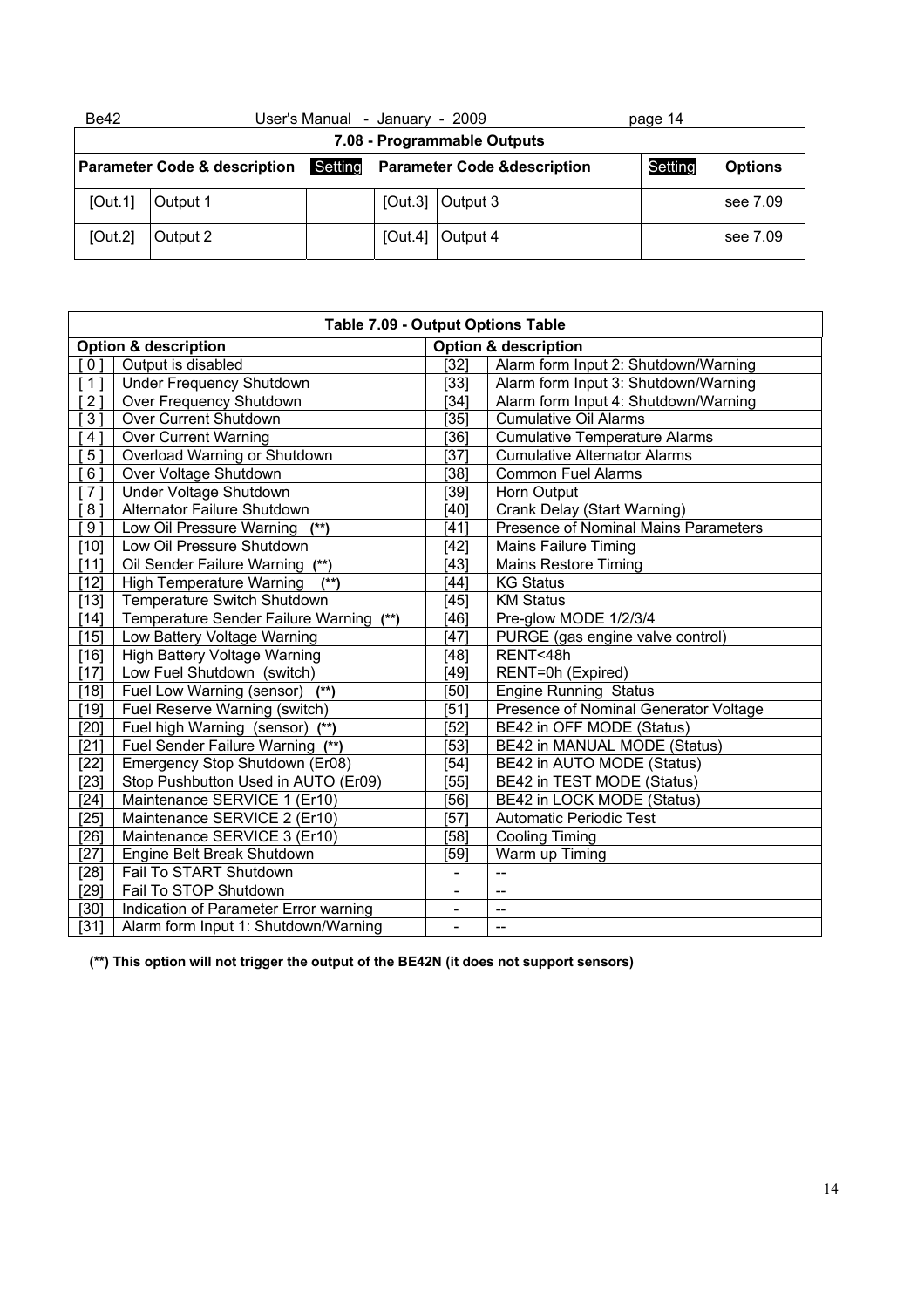| Table 7.10 - Oil Pressure Sensor Settings (**) |                  |         |                |  |  |  |  |  |
|------------------------------------------------|------------------|---------|----------------|--|--|--|--|--|
| <b>Display</b>                                 | <b>Parameter</b> | Setting | Range          |  |  |  |  |  |
| [Pr.1]                                         | Pressure         |         | 0 up to 20 Bar |  |  |  |  |  |
| i-r1-1                                         | Resistance       |         | 0 up to 2000   |  |  |  |  |  |
| Pr.21                                          | Pressure         |         | Ohm            |  |  |  |  |  |
| i-r2-1                                         | Resistance       |         |                |  |  |  |  |  |
| [Pr.3]                                         | Pressure         |         |                |  |  |  |  |  |
| [-r3-]                                         | Resistance       |         |                |  |  |  |  |  |
| [Pr.4]                                         | Pressure         |         |                |  |  |  |  |  |
| i-r4-1                                         | Resistance       |         |                |  |  |  |  |  |
| [Pr.5]                                         | Pressure         |         |                |  |  |  |  |  |
| i-r5-1                                         | Resistance       |         |                |  |  |  |  |  |
| [Pr.6]                                         | Pressure         |         |                |  |  |  |  |  |
| ⊺-r6-1                                         | Resistance       |         |                |  |  |  |  |  |

|                 | 7.11 - Temperature Sensor (**) |         |                     |                | 7.12 - Fuel Level Sensor (**) |         |          |
|-----------------|--------------------------------|---------|---------------------|----------------|-------------------------------|---------|----------|
| <b>Display</b>  | <b>Parameter</b>               | Setting | Range               | <b>Display</b> | <b>Parameter</b>              | Setting | Range    |
| [°C1]           | Temperature                    |         | $0^{\circ}$ C up to | <b>[FUE1]</b>  | <b>Fuel Level</b>             |         | 0% up to |
| [-r1-]          | Resistance                     |         | $250^{\circ}$ C     | r-r1-1         | Resistance                    |         | 99%      |
| $\Gamma$ °C 21  | Temperature                    |         | 0 Ohm up            | <b>IFUE21</b>  | <b>Fuel Level</b>             |         | 0 Ohm    |
| [-r2-]          | Resistance                     |         | to 2000             | i-r2-1         | Resistance                    |         | up to    |
| [°C 3]          | Temperature                    |         | Ohm                 | <b>IFUE31</b>  | <b>Fuel Level</b>             |         | 2000     |
| [-r3- ]         | Resistance                     |         |                     | [-r3-]         | Resistance                    |         | Ohm      |
| ľ°C 41          | Temperature                    |         |                     | <b>IFUE41</b>  | <b>Fuel Level</b>             |         |          |
| i-r4- 1         | Resistance                     |         |                     | i-r4-1         | Resistance                    |         |          |
| [°C 5]          | Temperature                    |         |                     | <b>IFUE51</b>  | <b>Fuel Level</b>             |         |          |
| [-r5- ]         | Resistance                     |         |                     | [-r5-]         | Resistance                    |         |          |
| $C^{\circ}C$ 6] | Temperature                    |         |                     | <b>IFUE61</b>  | <b>Fuel Level</b>             |         |          |
| [-r6- ]         | Resistance                     |         |                     | [-r6-]         | Resistance                    |         |          |

**(\*\*) These parameters are not availbale on the controller BE42N (it does not support sensors)** 

#### **Section 8.0 - Alarms, Warnings and Shutdowns**

The Be42 features Shutdowns (the engine stops) and Warnings (the engine will continue to run) and provides:

- **A)** a general indication of alarm presence by means of the message [ALAr.] on the display
- **B)** symbols and ideograms on the front panel to indicate alarms (see Figure 1, section 1)
- **C)** display messages indicating warnings and shutdowns (see Table 4.1)
- **D)** a pushbutton to silence the Horn ( [ACK-F10] )

To silence the HORN (if provided by your Panel manufacturer), push the [ACK-F10] pushbutton.

To browse the alarm memory push the [→F9] pushbutton. To display details about the alarm, push the [←F8] pushbutton. To clear the alarm from the panel, remove the cause of the alarm and then press the [OFF] pushbutton. The Table 4.10 in section 4.0 indicates all alarms.

#### **!!! WARNING !!!** In case of Alarm **consult always your supplier or the user manual of the engine**